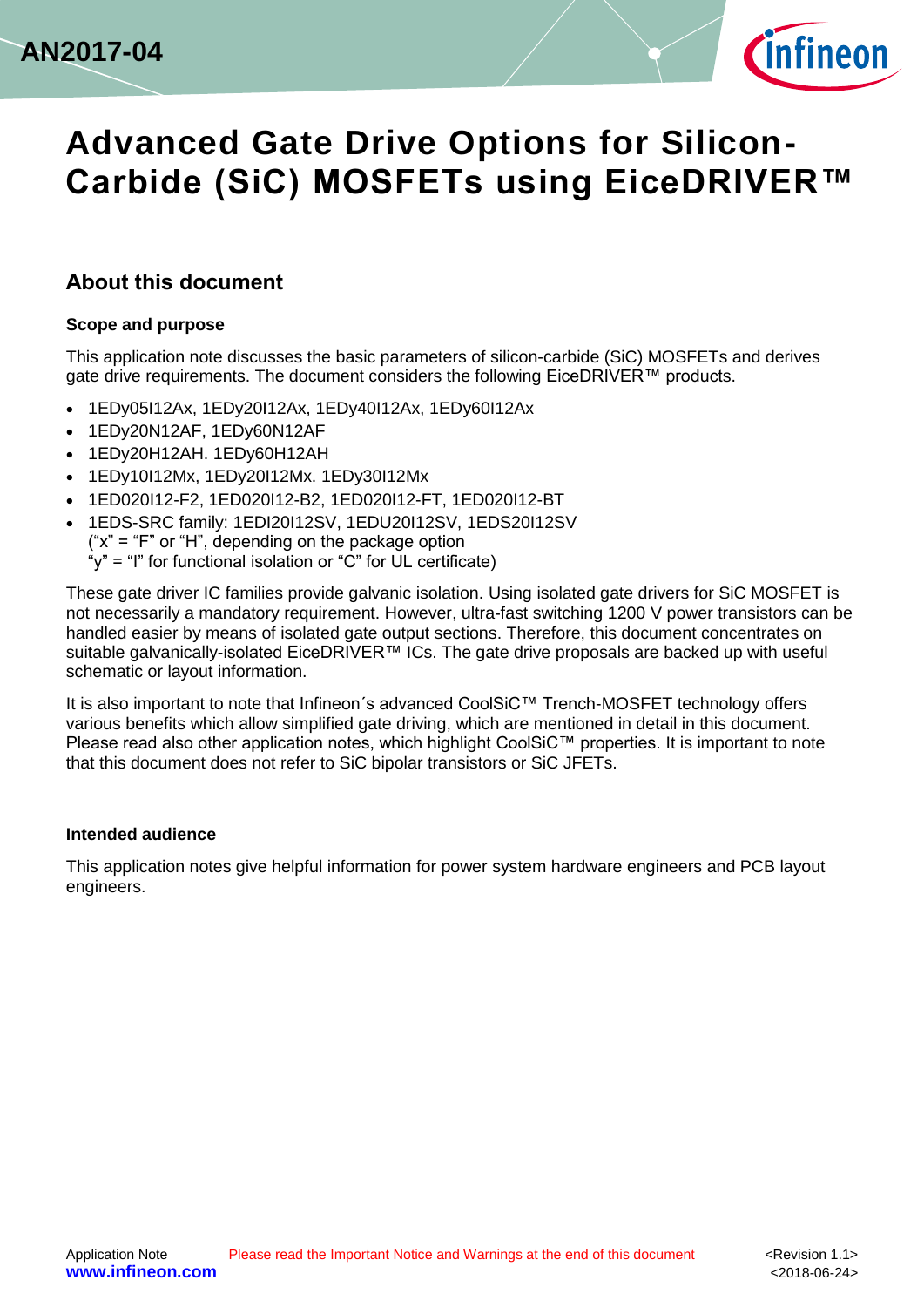

## **Summary**

## <span id="page-1-0"></span>**Table of Contents**

| 1            |                                                                                                 |  |
|--------------|-------------------------------------------------------------------------------------------------|--|
| $\mathbf{2}$ |                                                                                                 |  |
| 2.1          |                                                                                                 |  |
| 2.2          |                                                                                                 |  |
| 2.2.1        |                                                                                                 |  |
| 2.2.2        |                                                                                                 |  |
| 2.3          |                                                                                                 |  |
| 2.4          |                                                                                                 |  |
| 2.5          |                                                                                                 |  |
| 2.6          |                                                                                                 |  |
| 2.7          |                                                                                                 |  |
| 3            |                                                                                                 |  |
| 4            | Considerations for single transistor topologies and applications with low d $V_{\text{ps}}$ /dt |  |
| 4.1          |                                                                                                 |  |
| 4.2          |                                                                                                 |  |
|              |                                                                                                 |  |
|              |                                                                                                 |  |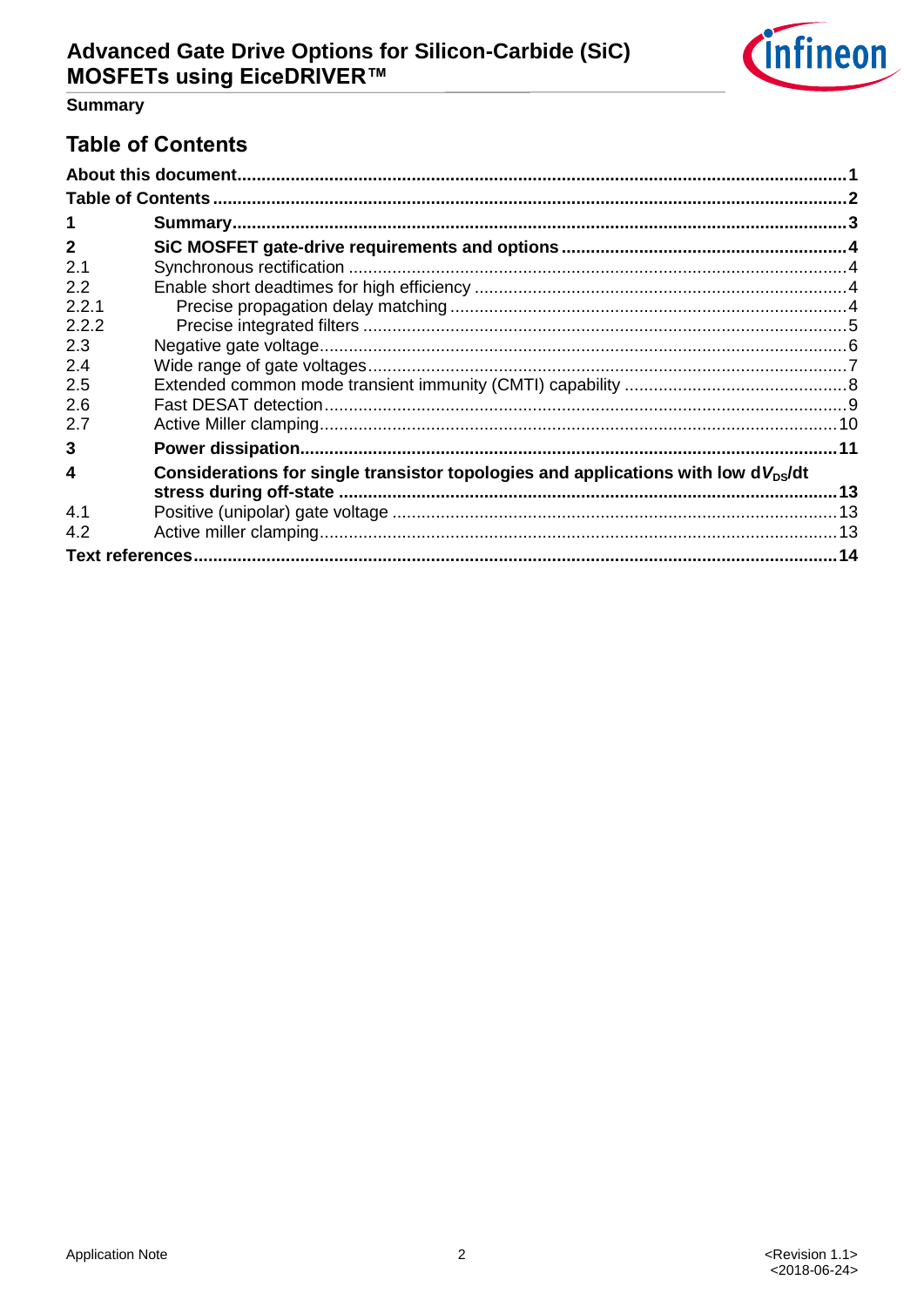

**Summary**

## <span id="page-2-0"></span>**1 Summary**

For each gate driver IC, the availability of properties and supporting functions for driving SiC MOSFET is listed in [Table 1.](#page-2-1) The most important parameters (shown with shaded rows at the beginning of the table) are tight propagation delay matching, precise input filters, wide output side supply range, negative gate voltage capability, and the extended CMTI capability.

<span id="page-2-1"></span>

| Table 1 | Gate driver IC functions and properties important for SiC MOSFET |
|---------|------------------------------------------------------------------|
|         |                                                                  |

| <b>Function / property</b>       |                                                     | <b>1EDy Compact Family</b><br>" $x$ " = package options ("F" or "H") |                              |              |              |              |                                            |              |              |                             | 1ED-F2<br><b>Family</b> |              |              | <b>SRC</b><br><b>Family</b> |                    |
|----------------------------------|-----------------------------------------------------|----------------------------------------------------------------------|------------------------------|--------------|--------------|--------------|--------------------------------------------|--------------|--------------|-----------------------------|-------------------------|--------------|--------------|-----------------------------|--------------------|
|                                  |                                                     | 1EDy60H12AH                                                          | EDy20N12AF<br>$\overline{ }$ | 1EDy60N12AF  | EDy05112Ax   | 1EDy20112Ax  | EDy40112Ax                                 | 1EDy60I12Ax  | 1EDy10112Mx  | EDy20112Mx                  | 1EDy30112Mx             | ED020112-F2  | 1ED020112-B2 | 2ED020112-F2                | 1EDS-SRC<br>family |
| Delay matching $<$ 35 ns         | $\checkmark$                                        | $\checkmark$                                                         | ✓                            | $\checkmark$ |              |              |                                            |              |              |                             |                         |              |              |                             | ✓                  |
| Precise input filters < 150 ns   | $\checkmark$                                        | ✓                                                                    | $\checkmark$                 | $\checkmark$ |              |              |                                            |              |              |                             |                         |              |              |                             |                    |
| Wide output supply range         | $\checkmark$                                        | ✓                                                                    | ✓                            | $\checkmark$ | $\checkmark$ | $\checkmark$ | $\checkmark$                               | $\checkmark$ |              |                             |                         | $\checkmark$ | ✓            | $\checkmark$                | $\checkmark$       |
| Negative gate voltage            |                                                     | $\checkmark$                                                         | $\checkmark$                 | $\checkmark$ | $\checkmark$ | $\checkmark$ | $\checkmark$                               | $\checkmark$ |              |                             |                         | $\checkmark$ | $\checkmark$ | $\checkmark$                | $\checkmark$       |
| <b>Extended CMTI</b>             |                                                     | ✓                                                                    | $\checkmark$                 | $\checkmark$ | $\checkmark$ | $\checkmark$ | $\checkmark$                               | $\checkmark$ | $\checkmark$ | $\checkmark$                | $\checkmark$            | $\checkmark$ | $\checkmark$ | $\checkmark$                |                    |
| <b>Fast DESAT</b>                |                                                     |                                                                      |                              |              |              |              |                                            |              |              |                             |                         | $\checkmark$ | ✓            | ✓                           | ✓                  |
| Two-level Turn-off               |                                                     |                                                                      |                              |              |              |              |                                            |              |              |                             |                         |              |              |                             | $\checkmark$       |
| Closed-loop gate current control |                                                     |                                                                      |                              |              |              |              |                                            |              |              |                             |                         |              |              |                             | $\checkmark$       |
| $UVLO \approx 12 V$              | $\checkmark$                                        | ✓                                                                    |                              |              | $\checkmark$ | $\checkmark$ | $\checkmark$                               | $\checkmark$ | $\checkmark$ | ✓                           | $\checkmark$            | $\checkmark$ | ✓            | ✓                           | ✓                  |
| Act. Miller Clamp                |                                                     |                                                                      |                              |              |              |              |                                            |              | $\checkmark$ | ✓                           | $\checkmark$            | $\checkmark$ | ✓            | $\checkmark$                |                    |
| <b>Best use for</b>              | Half-Bridge /<br><b>Neg. Gate</b><br><b>Voltage</b> |                                                                      | <b>Half-Bridge</b>           |              |              |              | <b>Single</b><br>transistor,<br>Low d V/dt |              |              | <b>Fast</b><br><b>DESAT</b> |                         |              |              |                             |                    |

The most suitable gate drivers without short circuit detection are 1EDy20H60AH and 1EDy60H60AH in a wide-body DSO8 package (300 mil) and 1EDy20N60AF and 1EDy60N60AF in a 150 mil DSO8 package. If a fast short circuit protection is required, the 1ED-F2 family fits best.

Single-transistor converter topologies such as boost, buck, forward, or flyback converters in combination with CoolSiC™ MOSFETs benefit most from 1EDy10I12MF, 1EDy20I12MF, and 1EDy30I12MF due to the integrated active-miller-clamp function. These three gate driver ICs may be also an option for applications with low  $dV_{DS}/dt$  and where a unipolar gate voltage is sufficient.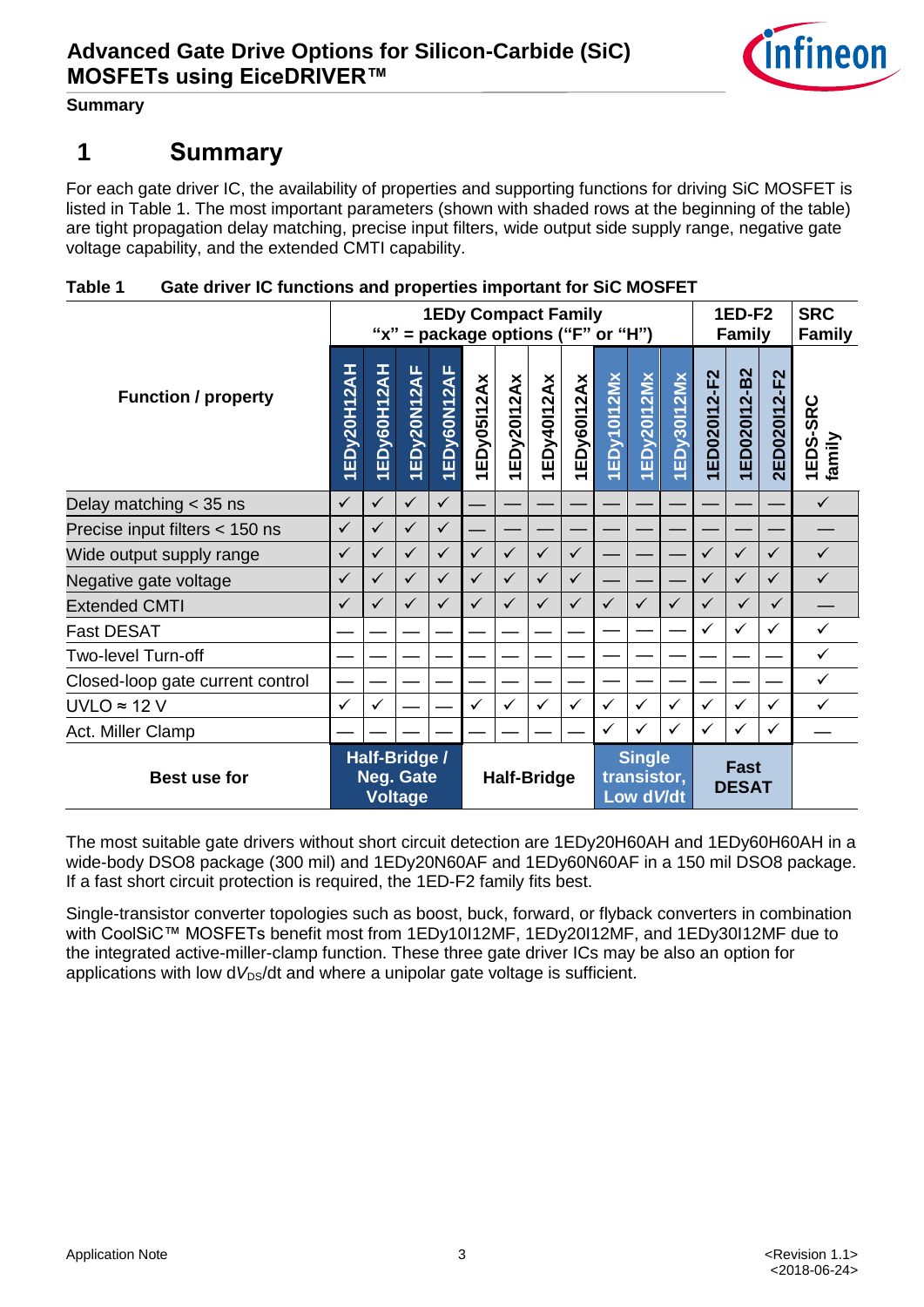

**SiC MOSFET gate-drive requirements and options**

## <span id="page-3-0"></span>**2 SiC MOSFET gate-drive requirements and options**

This section derives necessary and optional requirements out of the SiC MOSFET general properties to drive the gates of SiC MOSFET properly.

#### <span id="page-3-1"></span>**2.1 Synchronous rectification**

Half-bridge configurations, if they operate inductive loads such as motors in PWM mode, need a freewheeling path during the deadtime and during the off-state interval of the switch. The freewheeling path is automatically established by means of the SiC MOSFET´s body diode. It is good practice to support the body diode´s forward operation by turning on the transistor part of the MOSFET as well where the MOSFET´s channel operates in reverse direction. This kind of half-bridge control opens a path in parallel to the body diode through the channel of the MOSFET. This is called synchronous rectification.

The advantage of such an operation mode is that the channel usually generates a lower voltage drop compared to the forward voltage of the body diode. This operation mode is important for SiC MOSFET because the forward voltage of its body diode is relatively high according to [Figure 1](#page-3-4) showing the forward voltage at the lowest operating gate voltage. It is therefore mandatory for high system efficiency to avoid the mode with just the diode conduction as much as possible.



<span id="page-3-4"></span>**Figure 1 Forward voltage** *V***<sup>F</sup> of SiC MOSFET body diodes at lowest gate voltage conditions**

## <span id="page-3-2"></span>**2.2 Enable short deadtimes for high efficiency**

Deadtimes inhibit a short shoot through current (cross conduction) in a half bridge. This is an important safety factor of any half-bridge application. On the other hand, having deadtime can lead to efficiency reduction or output power limitation, because no energy is converted into the load during the deadtime. Achieving as short a deadtime as possible without shoot-through is therefore essential in high performing power electronics. The most important aspects to this goal are a precise propagation delay matching and precise integrated filters, which are explained in the following sections.

## <span id="page-3-3"></span>**2.2.1 Precise propagation delay matching**

Important components of a gate driver IC's deadtime calculation are the propagation delay from input to the output, the rise, and the fall time. Since the rise and fall times are largely insignificant, sometimes even in a single digit nanoseconds range, it is not such an important parameter to look at. This is different for the control signal's propagation delay. The datasheet specification of galvanically isolated EiceDRIVER™ products includes usually the parameter variation over temperature, and the ICs lifetime. This often yields in a much larger single parameter tolerance in the datasheet compared to the real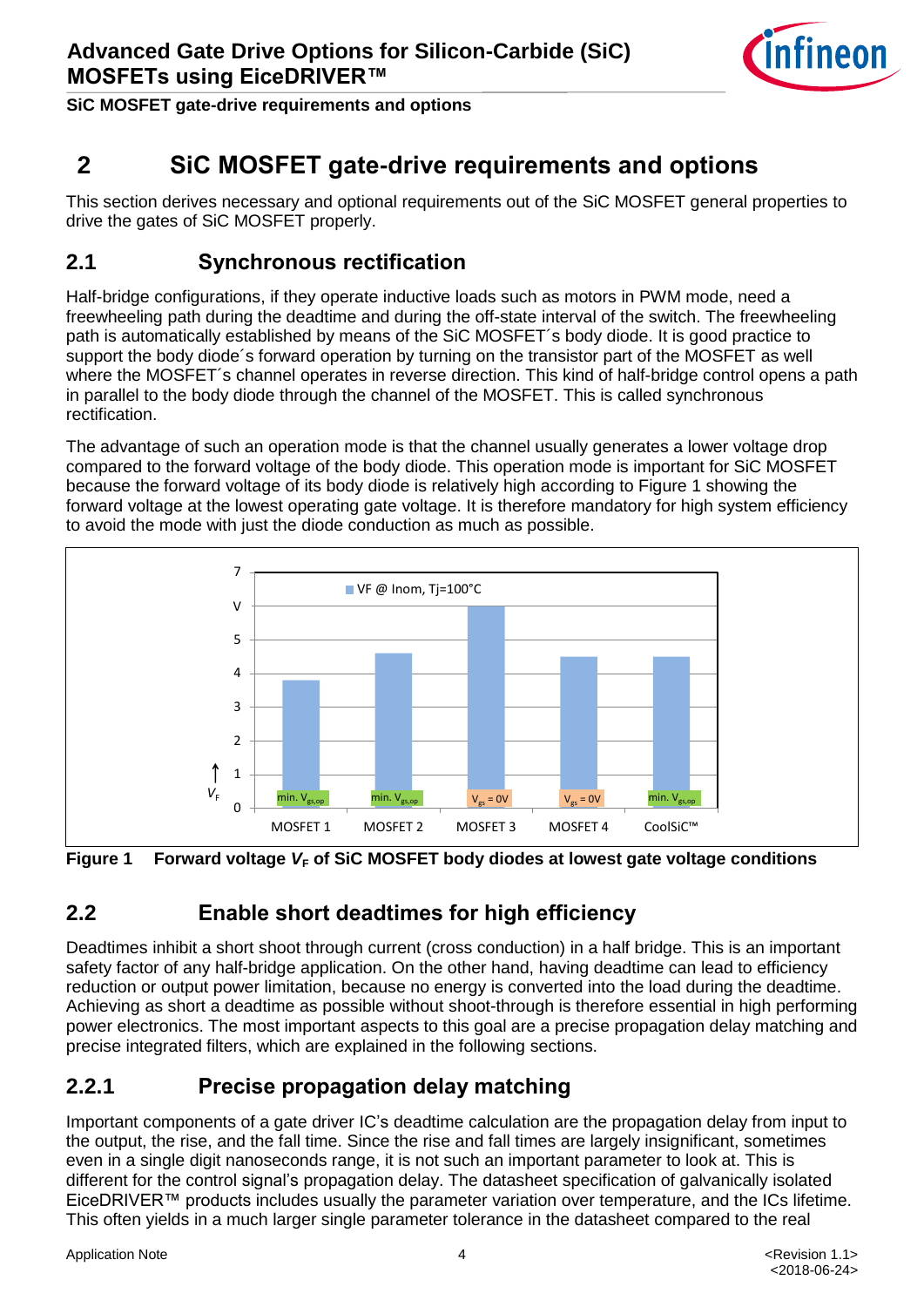

#### **SiC MOSFET gate-drive requirements and options**

tolerance of two parts being operated under the same conditions. Therefore, the difference of the propagation delay between any two components under the same conditions is considered by means of the propagation delay matching. The tight matching of propagation delays is mandatory to reduce that portion of the deadtime, which is necessary due to the gate driver´s tolerances. Examples for the tight propagation delay matching are shown in [Table 2.](#page-4-1)

| <b>IC sales code</b><br>$x = F$ or H (package options) | Max. delay matching | Max. delay matching incl.<br>temperature variation |  |  |  |  |
|--------------------------------------------------------|---------------------|----------------------------------------------------|--|--|--|--|
| 1EDy05I12Ax, 1EDy20I12Ax,<br>1EDy40I12Ax, 1EDy60I12Ax  | 40 ns               | 48 ns                                              |  |  |  |  |
| 1EDy20N12AF, 1EDy60N12AF                               | $25$ ns             | 29 ns                                              |  |  |  |  |
| 1EDy60H12AH. 1EDy60H12AH                               | $25$ ns             | 33 <sub>ns</sub>                                   |  |  |  |  |
| 1ED020I12-F2, 1ED020I12-B2<br>2ED020112-F2             | $25$ ns             | 45 ns                                              |  |  |  |  |
| 1EDS-SRC family (with respect to<br>slew rate control) |                     | 30 ns                                              |  |  |  |  |

#### <span id="page-4-1"></span>**Table 2 Maximum propagation delay mismatching with and without temperature influence**

It is important to know that the individual combination of SiC MOSFET and gate driver IC has to be evaluated carefully for dimensioning the deadtime properly. The turn-on and turn-off propagation delays of the power transistor very often differ much more over the operating conditions (such as the gate voltage range, drain-source voltage V<sub>ds</sub>, junction temperature  $T_{\rm vj}$ , or gate resistance) than propagation delays of the gate driver IC. Thus the parameters of SiC MOSFET can dominate the deadtime calculation.

#### <span id="page-4-0"></span>**2.2.2 Precise integrated filters**

Filtering of input control signals is a state-of-the-art method to avoid wrong triggers caused by electrical noise. There are two ways of filtering often used in power electronics:

- RC-filters at control input terminals
- Combination of a RC-filter with short filter time and a precise integrated filter in the gate driver IC itself.

An external RC-filter substantially helps to stay inside the IC´s absolute maximum voltage ratings. These ratings usually specified for a negative voltage of only –0.3 V. There is a high risk that any coupling likely violates this rating when not using such a RC-filter. The capacitive portion of the filter helps to stay inside the operating range while the resistive portion limits coupled currents stressing any IC terminal. It is therefore the best choice to design a RC-filter with a short filter time constant in the range of a few nanoseconds and have a capacitor close to the ICs terminals. The IC itself should take over the effective filtering of larger disturbances.

The two filtering methods are investigated here in a case study. The first method suffers from the relatively flat branch of a RC charging curve as shown in the left graph in [Figure 2.](#page-5-1) The component tolerances of the filter resistor and filter capacitor have big influence here regarding the filter time. The left graph shows the influence of component tolerances regarding the filter time tolerance. It can be seen that the minimum to maximum spread  $t_{max} - t_{min}$  is not symmetrical with respect to the target value  $t_{trig}$ .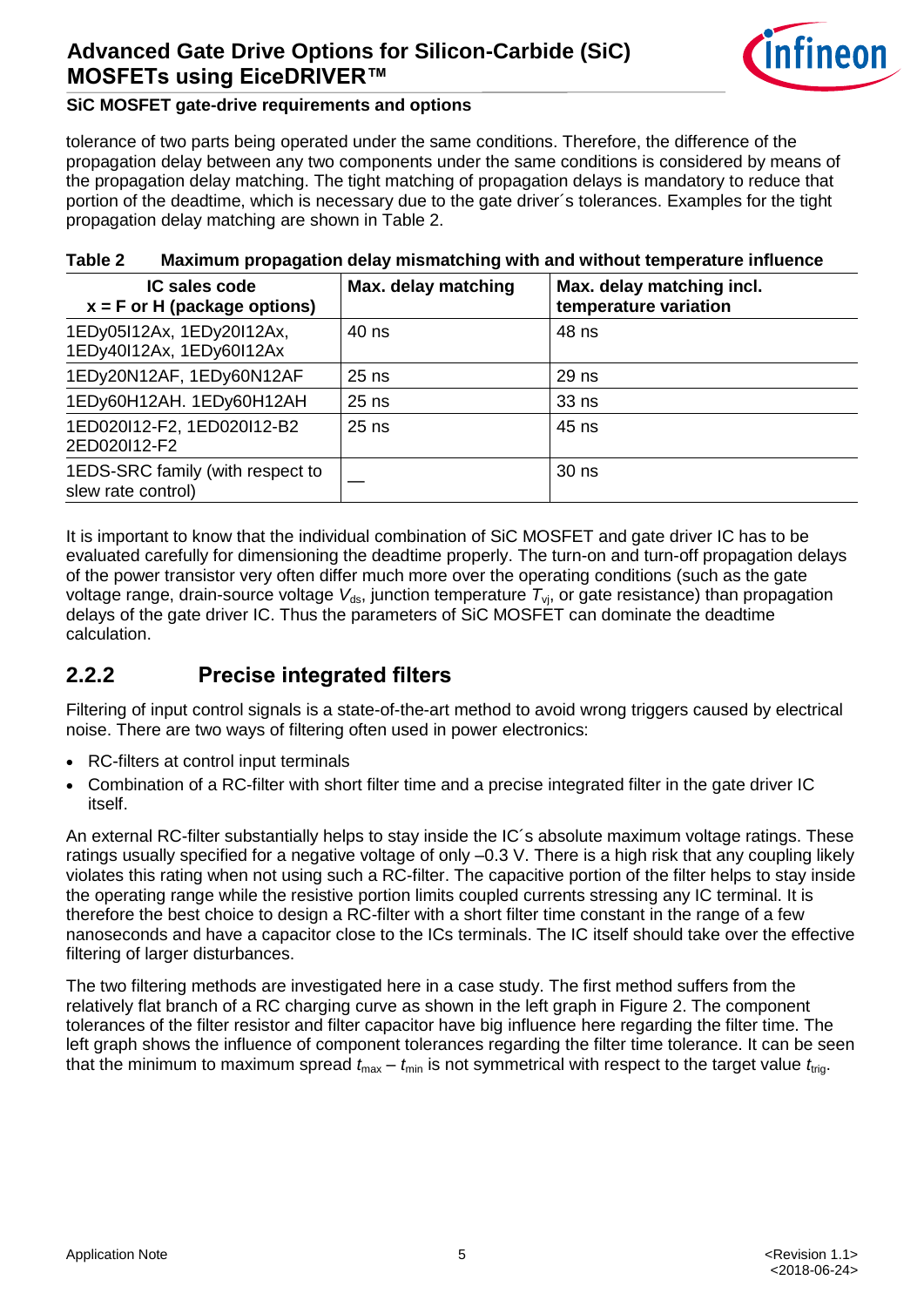

**SiC MOSFET gate-drive requirements and options**



<span id="page-5-1"></span>**Figure 2 Different filter topologies (left: RC-filter, right: integrated filter with short time RC-filter)**

The right graph in [Figure 2](#page-5-1) depicts the time behavior of a short filter time RC filter combined with a dominating integrated filter. The spread of filter time regarding the target value is rather symmetric here and tighter than with a single RC-filter only. Therefore, an integrated filter is superior to solutions having only an RC-filter as long as the maximum voltage specifications are no concern.

#### <span id="page-5-3"></span><span id="page-5-0"></span>**2.3 Negative gate voltage**

[Figure 3](#page-5-2) shows an overview of selected SiC MOSFETs regarding their gate-source threshold voltage *V*<sub>as(th)</sub>. It can be seen that the Infineon's CoolSiC™ technology provides the highest gate-source threshold voltage levels in the market. These high levels may allow even to operate the CoolSiC™ transistors with positive gate voltage only. Examples and conditions for such an operation mode are explained in section [4.](#page-12-3)



<span id="page-5-2"></span>**Figure 3 Gate-source threshold voltage range of SiC MOSFET**

The minimum gate-source threshold voltage V<sub>gs(th)</sub> of other SiC MOSFET devices can be lower than 2 V at 25°C in some cases. Therefore, minor ground bouncing can lead to an uncontrolled turn-on of the MOSFET when using an off-state voltage of zero Volts. This situation could get more critical if one takes the temperature drift of the gate-source voltage threshold into account. A negative turn-off gate voltage can relax the situation and keeps the MOSFET in off-state even in noisy environments. On the other hand, it is known that too low negative gate voltages can limit the lifetime of such MOSFETs. The level of the negative gate voltage depends on the gate-source threshold voltage as well as on the required gate charge for turning on the MOSFET.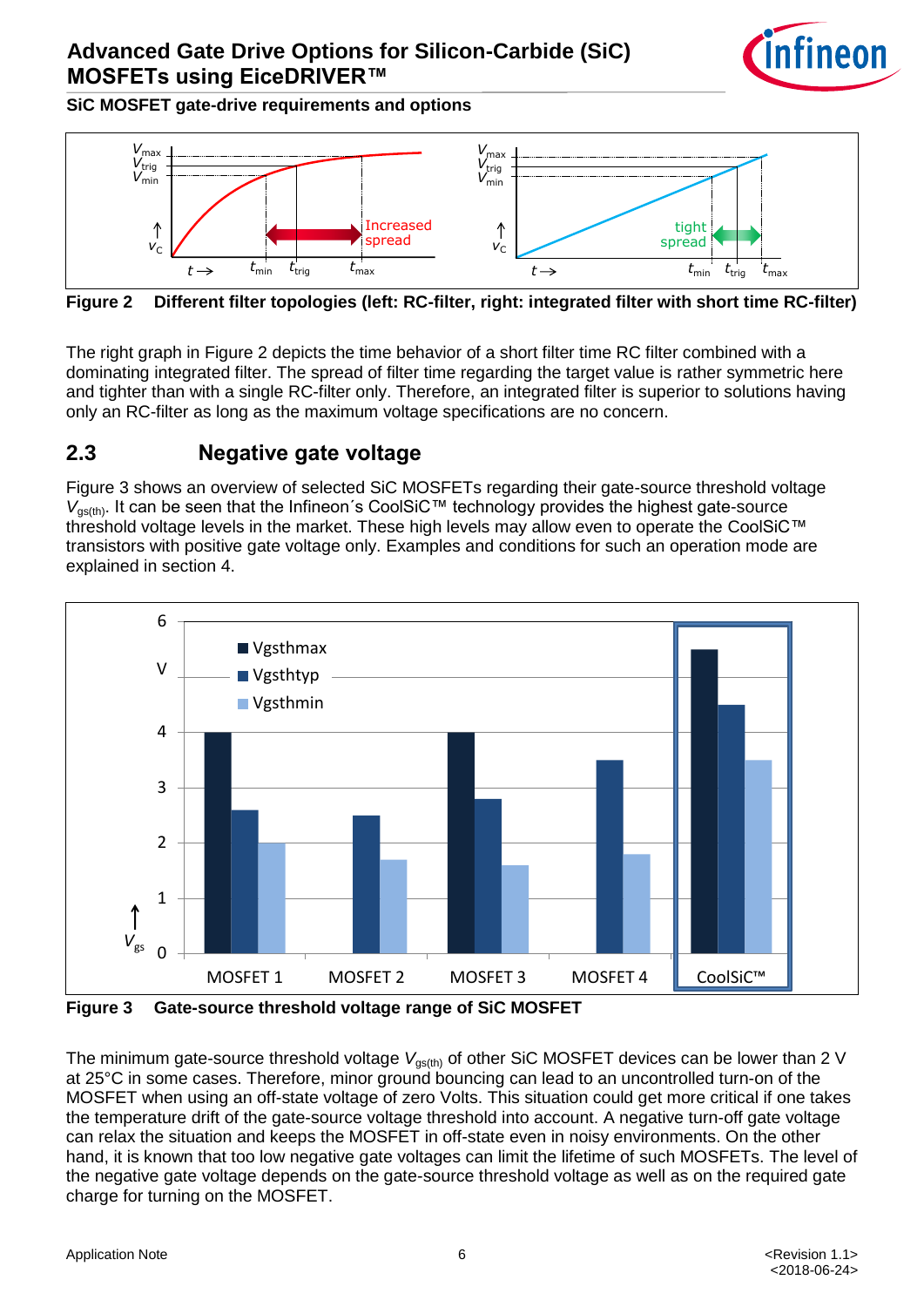

#### **SiC MOSFET gate-drive requirements and options**

Thus, the driver ICs for SiC MOSFET should have the capability of managing a small negative gate voltage in order to provide a safe and stable off-state condition of SiC MOSFET.

As long as the absolute maximum ratings of the IC are not exceeded, any EiceDRIVER™ IC could be used to drive SiC MOSFETs. Nevertheless, it is recommended to use the driver ICs which provide the capability of working with negative gate voltages. [Table 3](#page-7-1) shows the maximum ratings of EiceDRIVER™ ICs for the maximum output supply voltage range  $V_{VCC2}$  -  $V_{VEE2}$  and  $V_{VCC2}$  -  $V_{GND2}$  respectively. The schematics for driving a negative gate voltage are depicted in [Figure 4.](#page-6-1)

[Figure 4](#page-6-1) shows examples of gate drive circuits using negative gate-source voltages. The left schematic of [Figure 4](#page-6-1) represents the implementation if the EiceDRIVER™ IC does not provide specific terminals for negative gate-source voltage, such as the 1EDy05I12AF, 1EDy20N60AF, 1EDy60I12AH or 1EDy20H12AH. The right schematic of [Figure 4](#page-6-1) depicts a gate drive circuit of a driver IC with dedicated terminals for negative gate voltage, such as 1ED020I12-F2.



#### <span id="page-6-1"></span>**Figure 4 Schematic example for using negative gate voltage (left: EiceDRIVER™ with virtual reference point, right: EiceDRIVER™ with negative gate voltage capability)**

The generation of the positive gate voltages on the output can be realized easily with isolated SMPS or by means of bootstrapping. However, the realization of the negative portion of the gate voltage requires normally a SMPS. The principle of such SMPS is discussed in [\[1\]](#page-13-1) and [\[2\].](#page-13-2) However, these examples are designed for gate voltage ranges suitable for IGBTs and thus could not be used directly for SiC MOSFETs. One has to be aware that considerable displacement currents can flow through the parasitic coupling capacitances of such SMPS transformers. Such currents can have negative influence to the application´s sensing functions.

## <span id="page-6-0"></span>**2.4 Wide range of gate voltages**

The positive gate-source voltage defines the on-state R<sub>DS(on)</sub> of the SiC MOSFET. It can easily be seen in [Figure 5](#page-7-2) that Infineon´s CoolSiC™ transistors achieve their nominal on-state  $R_{DS(0n)}$  at a gate voltage of 15 V. This is a big benefit in numerous applications, because no changes have to be considered for the positive gate voltage supply compared to IGBT or even to conventional silicon MOSFETs.

Other SiC MOSFETs reviewed require a relatively high gate voltage, even compared to IGBT or to conventional silicon MOSFETs. A lower gate voltage level is of course possible, but it results in an increase of the steady-state channel resistivity and therefore in higher conduction losses. [Figure 5](#page-7-2) shows the absolute maximum ratings of the gate-source voltages V<sub>as</sub> of selected SiC MOSFETs in full shaded colors. The red colored bars represent the negative gate-source voltage and the blue bars the positive gate-source voltage. The light shaded bars depict the recommended gate-source voltage levels as per the datasheet of each device. The gate driver IC has to fulfill the range of positive and the negative gate voltage for optimized operation of the SiC MOSFET.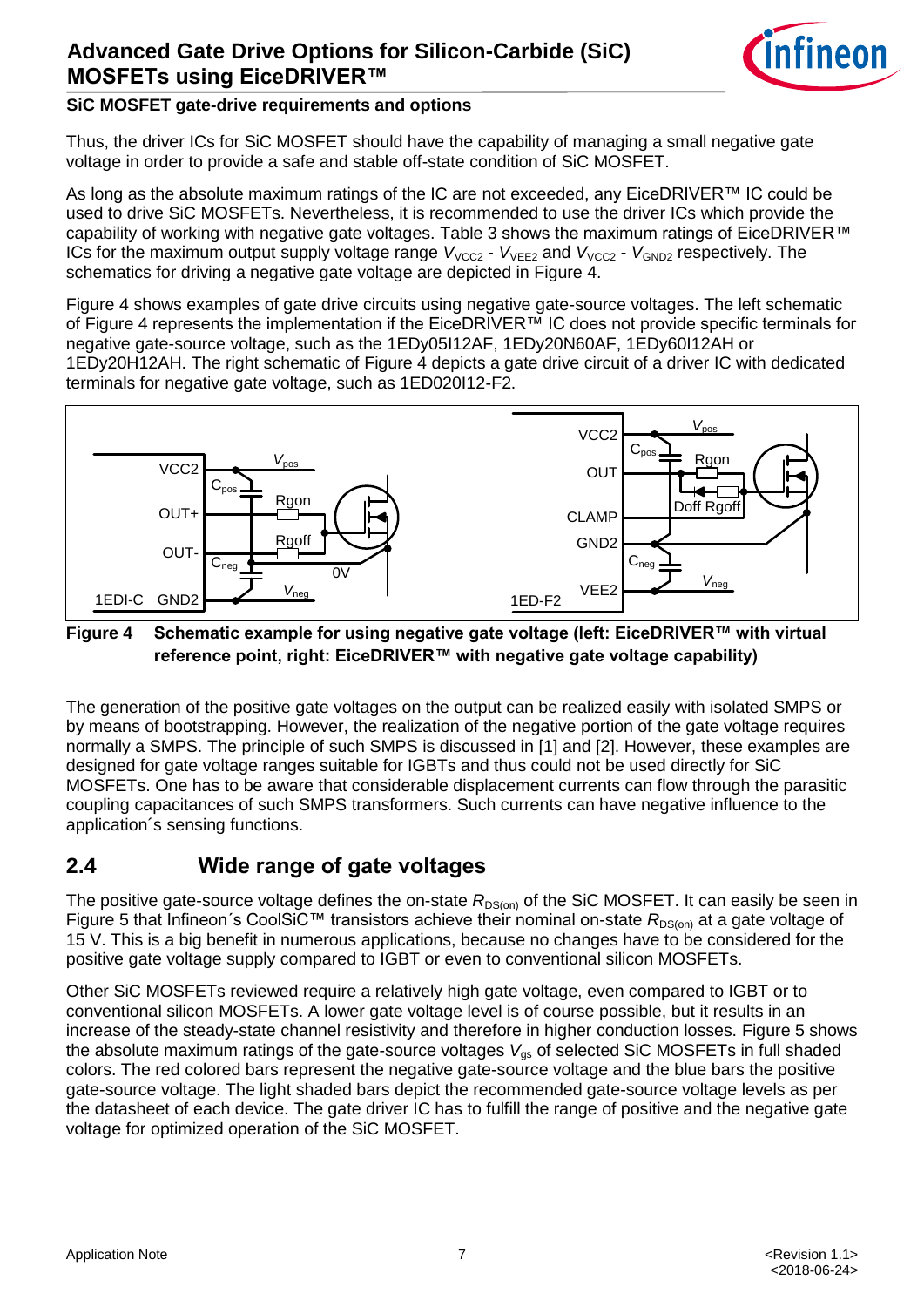

**SiC MOSFET gate-drive requirements and options**



<span id="page-7-2"></span>**Figure 5 Gate-source voltage range of SiC MOSFET (full shaded: absolute maximum rantings, light shaded: recommended range as per datasheet)**

As can be seen in [Figure 5,](#page-7-2) the largest gate-voltage range of 25 V is required for MOSFET 1. Other MOSFETs such as MOSFET 4 also require a range beyond 20 V. However, the majority of SiC MOSFETs including CoolSiC<sup>™</sup> can be driven with a total supply voltage range below  $V_{pos} - V_{neg} = 20$  V. This can be achieved theoretically by any EiceDRIVER™ specifying a maximum supply voltage of only 20 V. However, voltage spikes can easily exceed this maximum rating for a very short time. It is therefore recommended to select EiceDRIVER™ ICs with a rating for the output supply range V<sub>VCC2</sub> -*V*<sub>VEE2</sub> or *V*<sub>VCC2</sub> - *V*<sub>GND2</sub> of at least 25 V for a reliable gate drive circuit design. Exceptions of this recommendation are discussed in section [4.](#page-12-3) [Table 3](#page-7-1) shows these parameters for the products under discussion.

| IC sales code<br>$x = F$ or H (package options)        | Max. output supply range<br>$V_{\text{VCC2}}$ - $V_{\text{VEE2}}$ / $V_{\text{VCC2}}$ - $V_{\text{GND2}}$ | Min. negative gate voltage |
|--------------------------------------------------------|-----------------------------------------------------------------------------------------------------------|----------------------------|
| 1EDy05I12Ax, 1EDy20I12Ax,<br>1EDy40I12Ax, 1EDy60I12Ax* | 40 V                                                                                                      | $V_{VCC2} - 40 V$          |
| 1EDy20N12AF, 1EDy60N12AF                               | 40 V                                                                                                      | $V_{VCC2} - 40 V$          |
| 1EDy60H12AH. 1EDy60H12AH                               | 40 V                                                                                                      | $V_{\text{VCC2}}$ – 40 V   |
| 1EDy10I12Mx, 1EDy20I12Mx,<br>1EDy20112Mx               | 20 V                                                                                                      | $V_{VCC2}$ – 20 V          |
| 1ED020I12-F2, 1ED020I12-B2<br>2ED020112-F2             | 28 V                                                                                                      | $-12V$                     |
| 1EDS-SRC family (with respect to<br>slew rate control) | 28 V                                                                                                      | $-12V$                     |

<span id="page-7-1"></span>**Table 3 Output voltage parameters relevant for driving SiC MOSFETs**

## <span id="page-7-0"></span>**2.5 Extended common mode transient immunity (CMTI) capability**

The extremely fast switching capability of voltage amplitudes up to 900 V or higher requires an extended CMTI robustness from the gate driver IC. Both fall and rise times of SiC MOSFET are very short. A maximum rating of 100 V/ns is currently for EiceDRIVER™ ICs. The current standard VDE0884-10 for magnetic and capacitive couplers specifies a measurement procedure, which demands CMTI tests with rising and falling edges of the applied voltage slope. This gives a good comparability of CMTI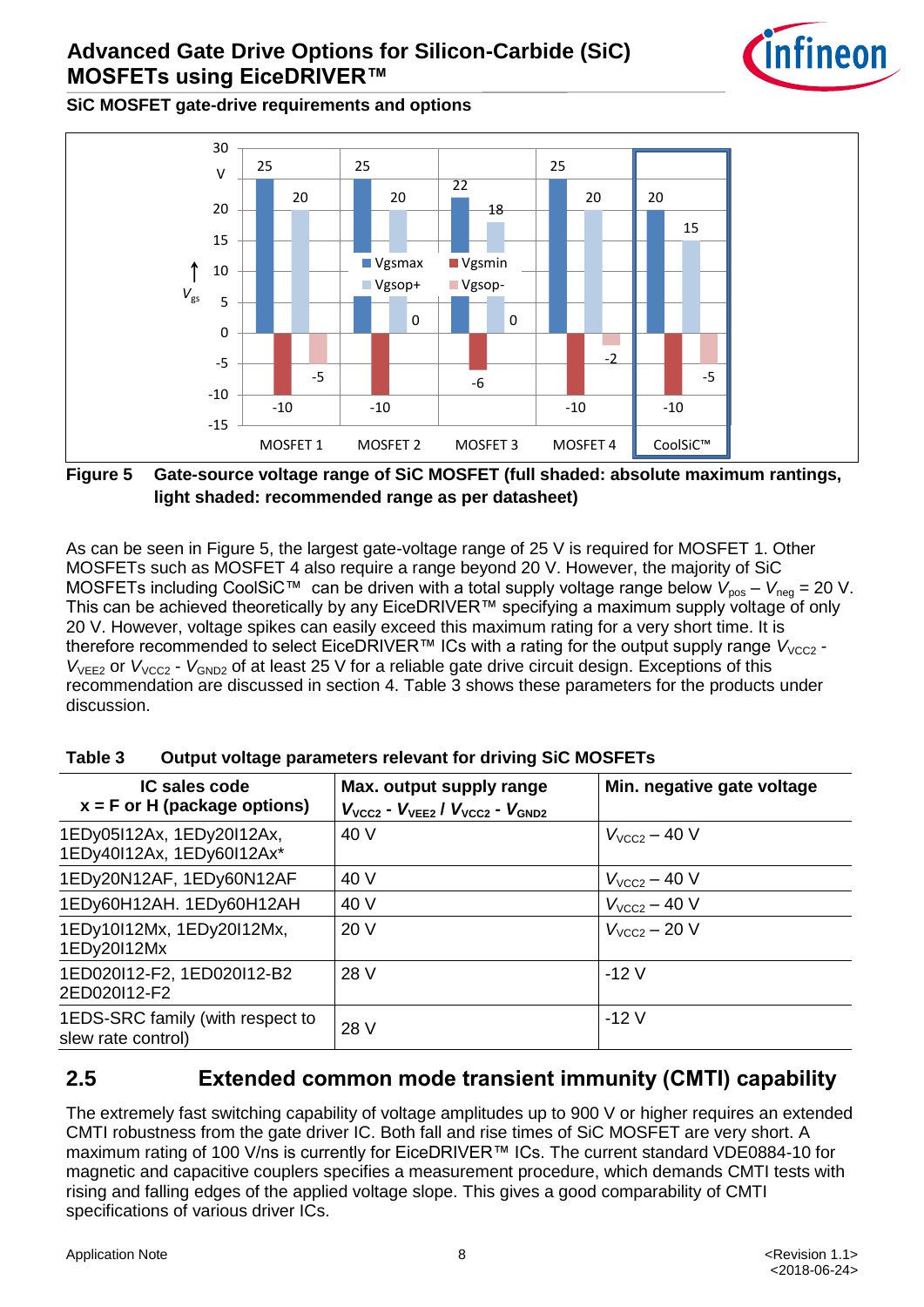

#### **SiC MOSFET gate-drive requirements and options**

The EiceDRIVER™ portfolio is divided into two groups of ICs. The first group offers a CMTI capability of 50 V/ns:

1EDS-SRC family

The second group offers an extended capability to withstand higher common mode transients. This is specified up to 100 V/ns.

- 1EDy05I12AF, 1EDy20I12AF, 1EDy40I12AF, 1EDy60I12AF
- 1EDy20N12AF, 1EDy60N12AF
- 1EDy05I12AH, 1EDy20I12AH, 1EDy40I12AH, 1EDy60I12AH
- 1EDy60H12AH. 1EDy60H12AH
- 1ED020I12-F2, 1ED020I12-B2
- 1ED020I12-FT, 1ED020I12-BT

#### <span id="page-8-0"></span>**2.6 Fast DESAT detection**

SiC MOSFETs do not have a sharp saturation behavior under conditions with excessive currents. Short circuit current levels can therefore easily reach 15 times the nominal current rating and are much higher compared with IGBT operation. Therefore the short circuit withstand time of SiC MOSFETs is approximately 3 us and relatively short. A fast detection and a fast shut down are therefore mandatory for a reliable operation of SiC MOSFETs and long lifetime. Suitable techniques for overload handling of SiC MOSFETs are a fast DESAT function and the two-level turn-off function, which are explained in detailed below.

The well-known desaturation detection circuit for IGBTs can be used SiC MOSFETs as well. It is based on a monitoring of the drain-source voltage. Several parasitic effects of power diodes and the IGBT itself, as well as layout crosstalk during the current commutation, require a so-called DESAT blanking time in the range of several  $\mu$ s, maybe up to  $7 - 8 \mu s$ . Such a long blanking time is not acceptable for SiC MOSFET as described above. A well optimized layout is mandatory to detect the short circuit condition safely and to avoid false DESAT triggers by means of ground bounce or signal cross talk. Refer to the technical description of the driver IC used for further information about adjusting the DESAT components R<sub>DESAT</sub>, C<sub>DESAT</sub>, and D<sub>DESAT</sub>.

A suitable way to avoid such effects is to apply all rules for a good PCB layout. One of these rules is to optimize for small PCB track loops in the IC´s supplies, in the IGBT gate control, and in the DC-link as indicated in [Figure 6.](#page-8-1) This avoids parasitic stray inductances which could lead to inductive coupling of switched currents.



<span id="page-8-1"></span>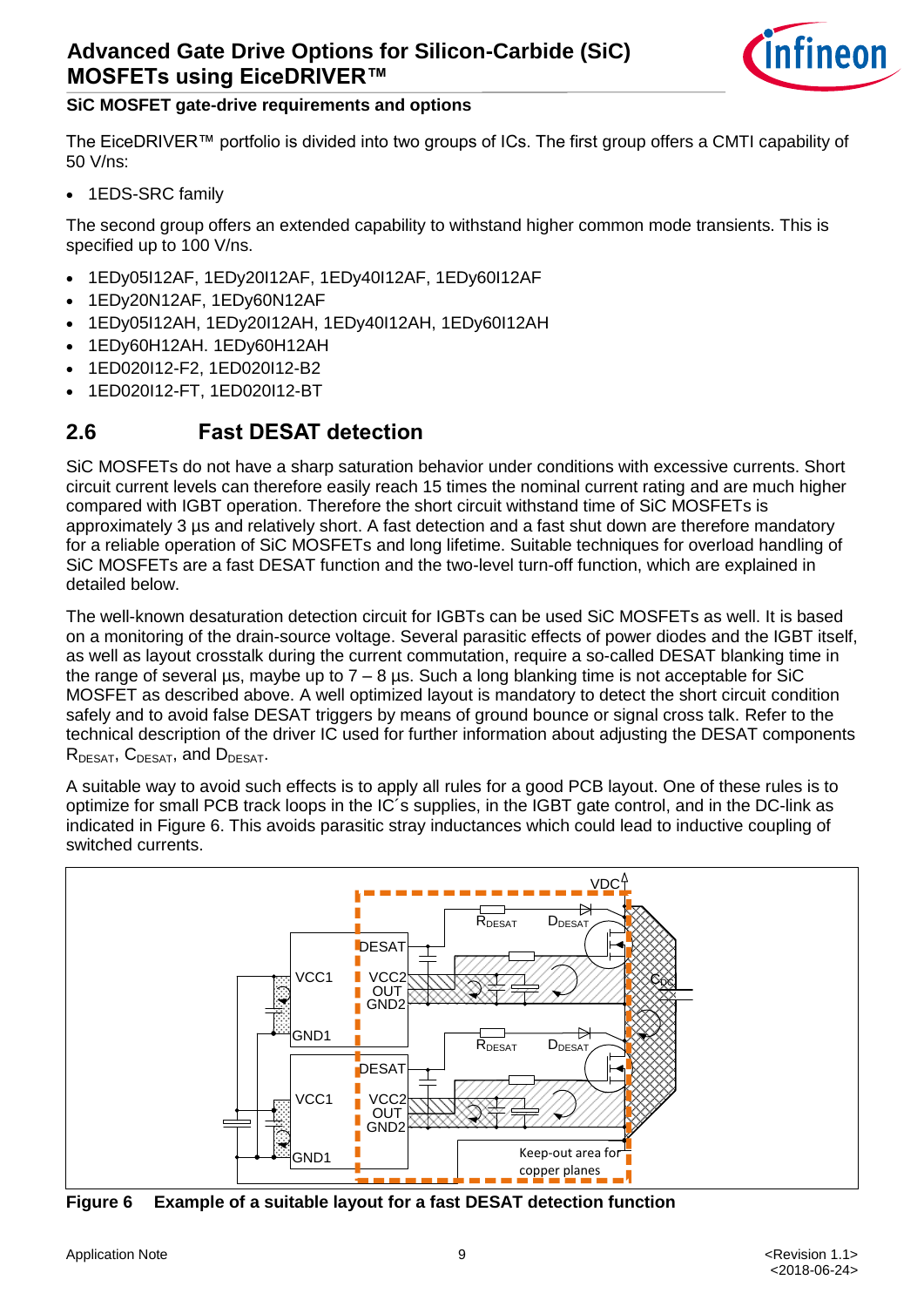

#### **SiC MOSFET gate-drive requirements and options**

Specific care is required to avoid parasitic capacitive coupling. The fast switching speed of SiC MOSFET is not comparable at all with the switching speed of IGBT. It is therefore recommended to keep the area of the gate drives circuit free of planes, which are connected to GND1, or GND2 or VDC. This measure avoids unnecessary capacitive coupling with high d*V*/dt. Note however that this approach may result in a conflict with the cooling demands of the gate driver IC, which may recommend specific copper areas.

The placement of the DESAT diode  $D_{DESAT}$  and resistor  $R_{DESAT}$  and the routing of the DESAT sense track have to avoid both inductive and capacitive coupling in order to generate a DESAT signal with minimum noise.

The following gate driver products in the EiceDRIVER™ family provide the DESAT function:

- 1ED020I12-F2, 1ED020I12-B2,
- 1ED020I12-FT, 1ED020I12-BT
- 1EDS-SRC family

#### <span id="page-9-2"></span><span id="page-9-0"></span>**2.7 Active Miller clamping**

Active Miller clamping is a well-known technique to avoid parasitic dV<sub>ds</sub>/dt triggered turn-on. This function uses a CLAMP terminal, which is directly connected to the power transistor´s gate terminal as shown in [Figure 7,](#page-9-1) and pulls down the gate during off-state. The off-state condition is monitored by sensing the instantaneous gate voltage with the same terminal. The clamp function is activated as soon as the gate voltage drops below a specified threshold which is typically  $V_{\text{CI AMP}} = 2.0 \text{ V}$ .



<span id="page-9-1"></span>**Figure 7 Schematic example for implementation of the active Miller clamp function.**

The monitoring comparator threshold V<sub>CLAMP</sub> is referenced to the lowest available voltage inside the IC. The lowest voltage occurs at terminal VEE2 of the 1ED-F2 family or at terminal GND2 of the 1EDy compact family.

Even though the 1EDy Compact family offers variants having an active Miller clamp function, one has to be aware that this family supports basically positive gate voltage only. However, several applications cases do allow a positive only gate voltage. Please refer to section [4](#page-12-3) for further background information.

Isolated EiceDRIVER™ ICs with active miller clamp and a positive only gate voltage supply are:

1EDy10I12MF, 1EDy10I12MF, 1EDy10I12MF,

Isolated EiceDRIVER™ ICs with active miller clamp in combination with a DESAT function:

- 1ED020I12-F2, 1ED020I12-B2,
- 1ED020I12-FT, 1ED020I12-BT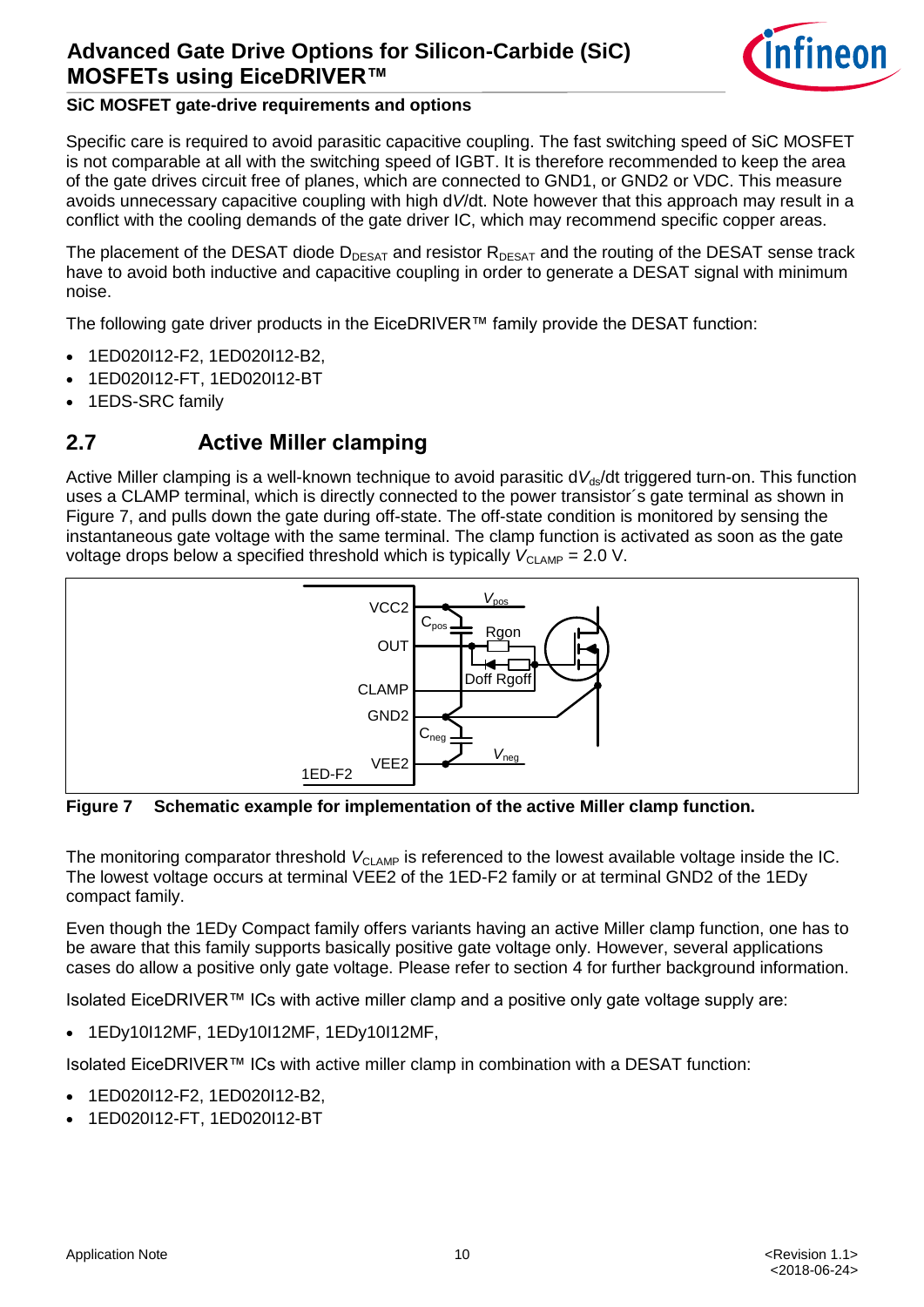

**Power dissipation**

## <span id="page-10-0"></span>**3 Power dissipation**

The calculation of the gate driver IC´s power dissipation is a key point to avoid too high operating conditions. This section describes the calculation flow for the power dissipation of the gate driver ICs in general.

The main contributors for power dissipation are:

- The input side operating supply current
- The input side input bias currents
- The output side quiescent current
- The output side gate charge losses

The individual items can be calculated by means of the following recipe:

1. Measure the operating current *I*q,in for maximum switching frequency of the application. The power transistors should not be connected.

$$
P_{\rm d,VCC1} = I_{\rm q,in} \cdot V_{\rm VCC1,max} \tag{1}
$$

The input bias currents of logic input terminals contribute with

$$
P_{\rm d,bias} = n \cdot I_{\rm IN} \cdot V_{\rm VCC1,max} \tag{2}
$$

The parameter *n* is the number of input terminals of the gate driver IC. This portion of power dissipation is usually very small compared to the portion contributed by the supply voltage.

2. The output side section generates a continuous power dissipation in respect of the quiescent current *I*<sub>q,out</sub>. This is given by

$$
P_{\rm d,VCC2} = I_{\rm q,out} \cdot (V_{\rm VCC2,max} - V_{\rm VEE2,max}) \tag{3}
$$

The output side quiescent current value should be measured as well at the maximum switching frequency without the power transistors being connected.

3. Calculate the losses of the output section by means of the total gate charge of the power transistor  $Q_{\text{Gtot}}$ , the supply voltage  $V_{\text{VCC2}} - V_{\text{VEE2}}$ , the switching frequency  $f_P$ , and the external gate resistor. Different cases for turn-on and turn-off have to be considered, because many designs use different resistors for turn-on and turn-off. This leads to a specific distribution of losses in respect to the external gate resistor R<sub>Gxx,ext</sub> and the internal resistance of the output section.

$$
P_{\rm d,on} = \frac{1}{2} Q_{\rm G,tot} \cdot (V_{\rm VCC2} - V_{\rm VEE2}) \cdot f_{\rm P} \cdot \frac{R_{\rm Gon,IC}}{R_{\rm Gon,ext} + R_{\rm Gon,IC}} \qquad \text{, for turn-on} \tag{4}
$$

$$
P_{\rm d,off} = \frac{1}{2} Q_{\rm G,tot} \cdot (V_{\rm VCC2} - V_{\rm VEE2}) \cdot f_{\rm P,max} \cdot \frac{R_{\rm Goff,IC}}{R_{\rm Goff,ext} + R_{\rm Goff,IC}} \qquad \text{, for turn-off} \tag{5}
$$

Both portions  $P_{\text{dom}}$  and  $P_{\text{doff}}$  together add up to output section losses.

4. All remaining contributions can be estimated as approximately 20% of the sum of the above mentioned values. The final power dissipation during operation at highest switching frequency is then the sum of both contributions

<span id="page-10-1"></span>
$$
P_d = 1.2 \left( P_{d,VCC1} + P_{d,bias} + P_{d,VCC2} + P_{d,on} + P_{d,off} + P_{d,add} \right)
$$
 (6)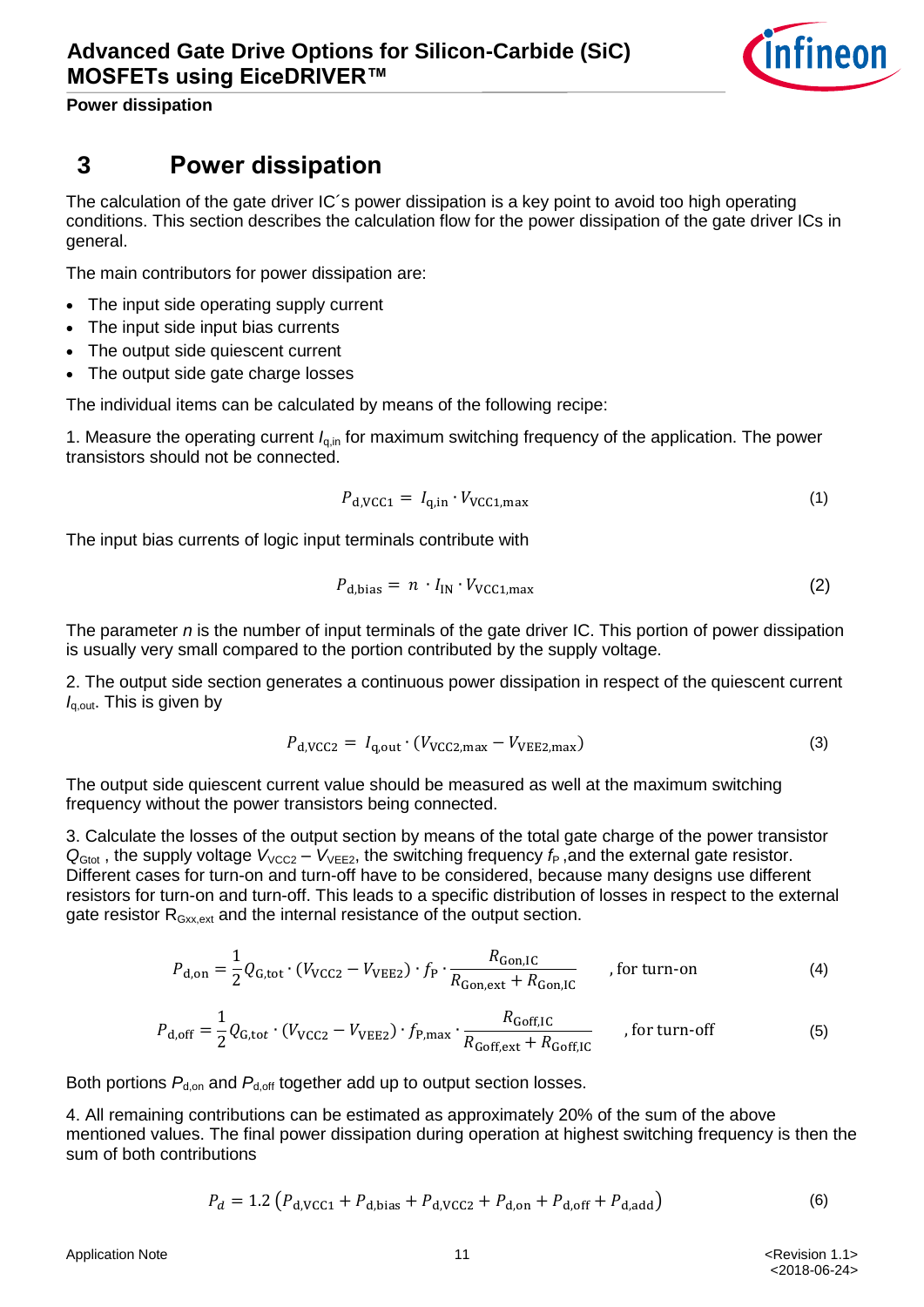

#### **Power dissipation**

5. Note that some gate drivers may have additional portions of power dissipation or a different partitioning of losses, such as the DESAT function or the active Miller clamping. This portion is represented by the term  $P_{d,add}$  in equation [\(6\)](#page-10-1). It is important to analyze the individual effect of each of these functions with respect to the power dissipation.

The datasheet shows specific layouts, for which the given thermal resistance junction to ambient  $(R<sub>th(i-a)</sub>)$ is valid. It is important to know, that different layouts may lead to different thermal resistances. Therefore, it is always a good engineering practice to examine the package temperature by experiment additionally.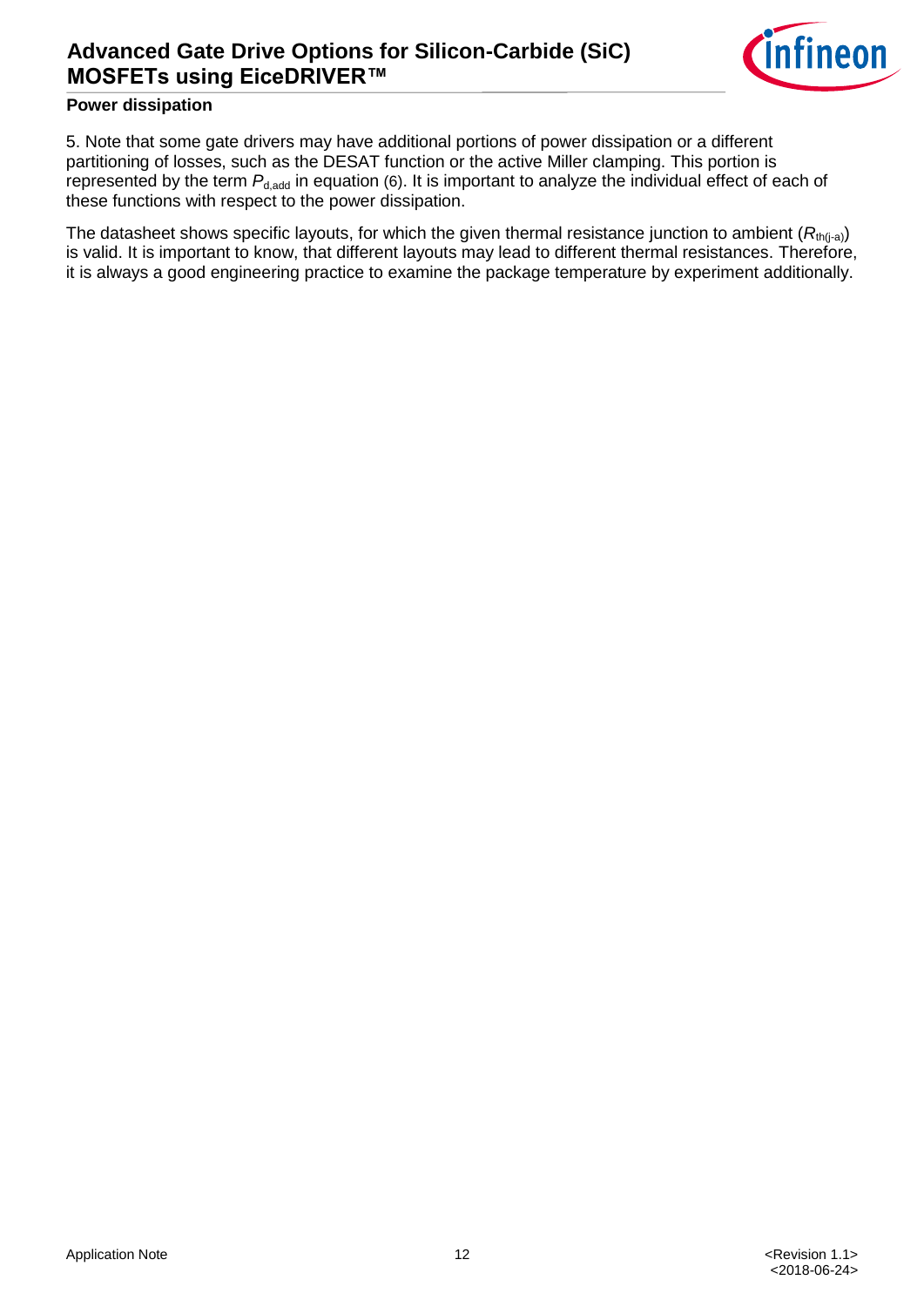

**Considerations for single transistor topologies and applications with low dVDS/dt stress during off-state**

## <span id="page-12-3"></span><span id="page-12-0"></span>**4 Considerations for single transistor topologies and**  applications with low dV<sub>DS</sub>/dt stress during off-state

This section explains special conditions for SiC MOSFET gate drives in single-transistor topologies. Popular topologies using a single SiC MOSFET for example are boost, buck or flyback converters. It is easy to see that the low-side referenced switch, e.g. of a boost topology, does not have a mandatory requirement for an isolated gate driver. However, being non-isolated, drivers can suffer often from heavy ground bouncing. This can lead to latch-up of the driver IC or to additional switching losses, due to stray inductances, which do not allow a proper switching process. Isolated gate drivers on the other hand do not suffer from ground bouncing due to the large offset voltage range. This provides extra gate drive performance particularly in single transistor topologies.

## <span id="page-12-1"></span>**4.1 Positive (unipolar) gate voltage**

An actively injected d<sub>V<sub>D</sub>s/dt event by means of a turn-on of the opposite switch while the other MOSFET</sub> is in off-state cannot happen in single-transistor topologies. A dV<sub>DS</sub>/dt triggered parasitic turn-on is only a minor threat and depends strongly on the gate-source threshold voltage  $V_{DSth}$  of the SiC MOSFET. Therefore, a positive gate voltage is often sufficient to control the SiC MOSFET. CoolSiC™ MOSFETs have special benefits because the gate-source threshold voltage  $v_{\text{DS},th}$  is high as discussed in section [2.3](#page-5-3) and therefore these devices are very robust against noise triggered turn-on. This simplifies gate drive circuits a lot because no isolated supply is required e.g. for boost or flyback converters.

A unipolar positive gate voltage can be applied in some drive applications with a limited  $dV_{DS}/dt$ switching speed. The  $dV_{DS}/dt$  is often limited to 5 V/ns in such applications due to motor lifetime considerations. Infineon´s CoolSiC™ transistors offer relatively a high gate-source threshold voltage  $v_{\rm GSB}$  as shown in [Figure 3](#page-5-2) so that d $V_{\rm DS}/dt$  triggered parasitic turn-on is very unlikely to happen even in half-bridge configurations. Additionally, the applications using a positive only gate voltage can be supported by the active miller clamping function which is previously explained in section [2.7](#page-9-2) and in the section below.

## <span id="page-12-2"></span>**4.2 Active miller clamping**

Even though some SiC MOSFET such as the CoolSiC™ family have relatively high gate-source threshold voltage  $v_{DS,th}$ , a hardware design engineer may like to have an additional safe path to keep the SiC MOSFET in off-state. Specific EiceDRIVER™ ICs support this need by means of the CLAMP terminal. An additional sink transistor is activated inside the IC as soon in parallel to the terminal OUT as soon as the gate voltage is below typically 2 V and clamps the gate to  $V_{\text{VEE2}}$  or  $V_{\text{GND2}}$ .

Isolated EiceDRIVER™ ICs with active miller clamp and a positive only gate voltage supply are:

1EDy10I12MF, 1EDy10I12MF, 1EDy10I12MF,

Isolated EiceDRIVER™ ICs offer the active miller clamp in combination with a DESAT function:

- 1ED020I12-F2, 1ED020I12-B2,
- 1ED020I12-FT, 1ED020I12-BT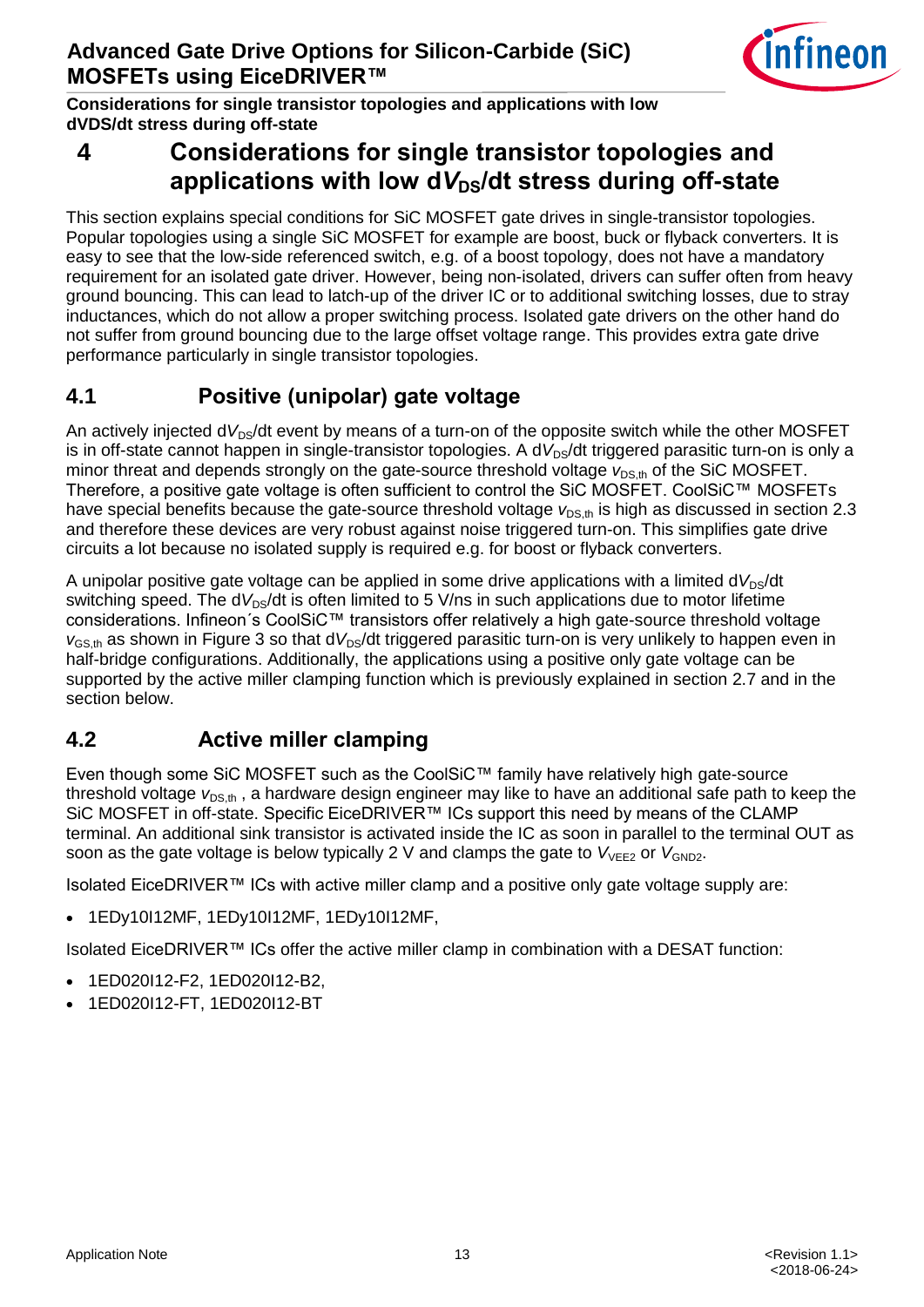

**Text references**

#### <span id="page-13-0"></span>**Text references**

- <span id="page-13-1"></span>[1] Infineon Technologies: EVAL-1ED020I12-BT, Evaluation board description, 2014.
- <span id="page-13-2"></span>[2] Infineon Technologies: 2ED100E12-F2\_EVAL, Evaluation board description, 2008.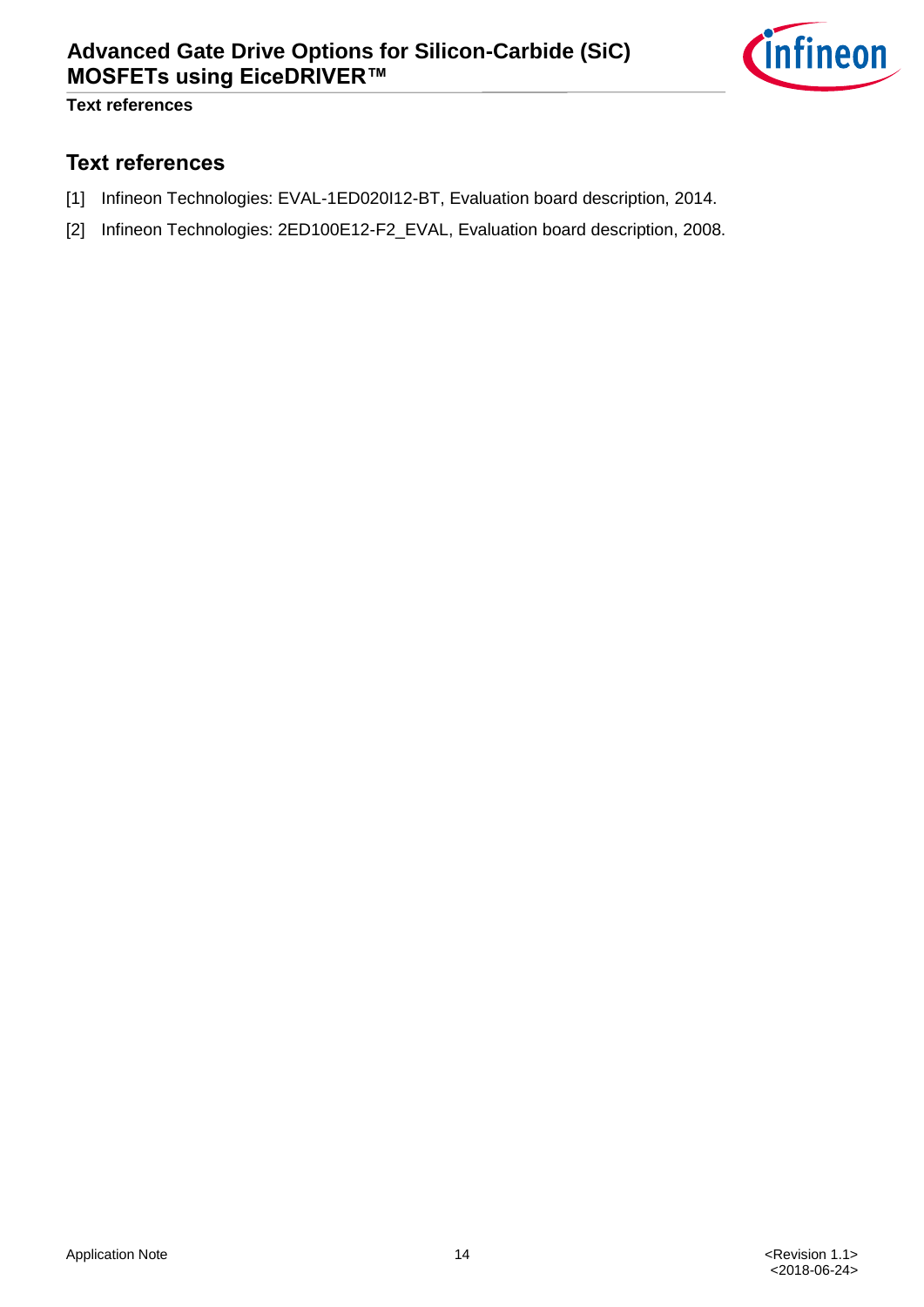

**Text references**

## *Revision History*

#### **Major changes since the last revision**

|     | Page or Reference Description of change                     |
|-----|-------------------------------------------------------------|
| all | Update product range for 1EDC-family and 1EDS-SRC family    |
| p.1 | Added note to read other CoolSiC™ application notes as well |
|     |                                                             |